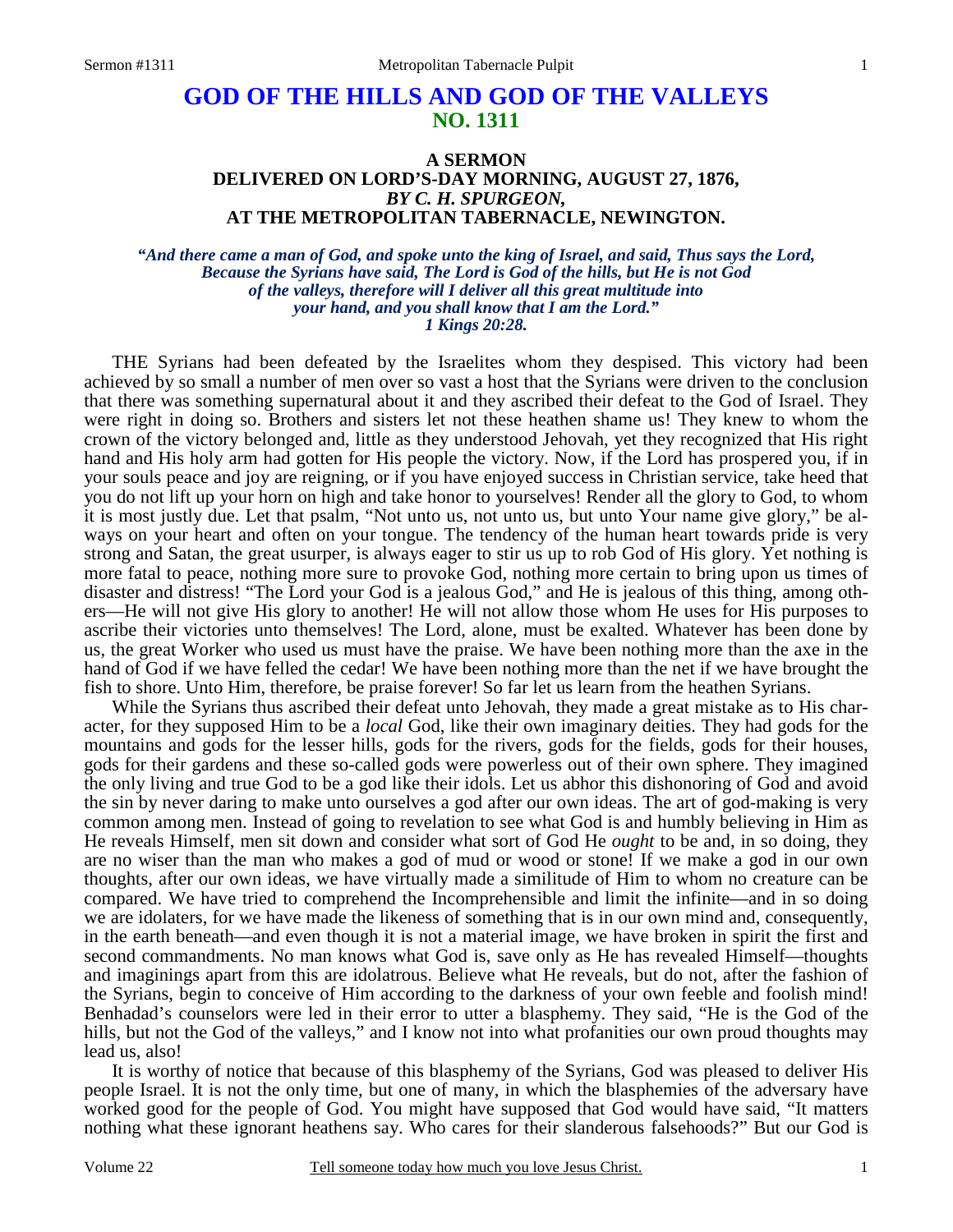jealous—He is ever represented in Scripture as being tender of His own glory and, therefore, though Israel was guilty, and Ahab, their king, was detestable, yet God determines that Ahab and Israel shall smite Benhadad and Syria because of what Syria had said. I would invite all of you who tremble for the ark of the Lord to draw courage from the evil language of the ungodly. When the infidel scoffs at God, you are sorry for his sin, but you may take heart and hope that, perhaps, God will now interpose. "It is time for You, Lord, to work, because they have made void your law." When you see a skeptical philosophy growing, as it is at this day, more and more daring and insulting towards the truth of God, do not be downhearted because of that, but rather say, "They will provoke the Lord, and by-and-by He will pluck His right hand out of His bosom—He will rend the heavens and come down and make the mountains to flow at His feet—He will give to His gospel great power, so that His truth shall be triumphant and His adversaries shall know that, verily, there *is* a God in Israel." As choice flavors are by a happy chemistry extracted from poisonous substances, so may we draw comfort from the blasphemous letter of Rabshakeh and from the impious language of Benhadad, for God will be provoked against them and will come forth to the avenging of His chosen nation and the establishment of His own cause.

 Now, this morning I have one lesson to teach, which is this—As the Syrians fell into a great and blasphemous sin by thinking that God was a local God, a God of the hills and not of the valleys—we may fall into much evil by the same surmising. The subject of this morning's discourse will be a warning against imitating the Syrians by limiting the Holy One of Israel under any circumstances whatever. We may do so on several occasions and in several ways.

**I.** WE MAY LIMIT THE LORD BY MISTRUSTING THE SUCCESS OF HIS CAUSE. We are very often tempted to tremble for the ark of the Lord and to stretch out a presumptuous hand to steady it as Uzzah did. Our fathers tell us, and we are getting a little into their modes of thinking, that we have fallen upon evil days and degenerate times. We have seen them shake their heads and call the present age a day of blasphemy and rebuke. And although we have not quite thought so, for there has been enough of youth left in us, still, to look more hopefully upon things and we have said, and we think we are not wrong in saying, that these are good times and hopeful—and that there are many things which should make the Christian wear a cheerful aspect and rejoice in the hope of better times. Yet we have, in a measure, shared in their fears. The temptation is at times heavy upon us to think that the gospel cannot conquer the world, that the truth of Jesus cannot spread in the midst of the thick darkness which surrounds us, that the good old cause is falling into a desperate condition and that; perhaps, the victory we have looked for will not come, after all. Here let us convict ourselves of having thought God to be the God of the hills and not the God of the valleys, for we have generally based our fears upon our perception that the front of the battle has changed! In the olden times the church of God was persecuted beyond measure—the furnace was heated seven times hotter. *Destruction* was the word—the emperors of Rome determined to stamp out Christianity as though it were a disease—and they vowed to put an end to its very name. But the church of God triumphed over all opposition. Like a good ship in stormy waters, she mounted the waves which sought to engulf her and made headway by the winds which howled around her. We all perceive that God was with His church in those tempestuous times, and yet we are apt to fear that the petty persecutions suffered by our village churches and the cold contempt that is often poured upon Christian men in polite society will prove too much for the faithful. God, who could help Christians to play the man in the amphitheatre at Rome and enable them to die at the stake, or on the gridiron, is yet mistrusted! And we dare to suspect that He will not gain the victory in the battle which is waged by a few poor peasants in a village against a popish priest and a persecuting squire? For shame! Do we really dream that He is the God of the hills and not the God of the valleys? We have heard good men argue mistrustfully from another point of view. They say that persecution, after all, does not hurt the church—it only winnows her and drives away her chaff—and these are far worse days, for prosperity undermines piety. They say Christians take things easy and there are so many false professors, so much of a name to live while spiritual death abounds—all of which is deadly to the church of God. Depend upon it, since Satan could not kill the church by roaring at her like a lion, he is now trying to crush her by hugging her like a bear, they say!

 There is truth in this, but it is not all the truth. Do you really think, my brothers and sisters that God cannot preserve His church in the particular trial through which she is now passing? Is He the God of the hills of persecution, but not the God of the valleys of prosperity? Chase away the thought! Besides, you are in great fear, my brother, because a new heresy has sprung up, or an old one has revived. Dreadful doctrine dismays you. You are saddened by teaching which assails the vitality of Christianity, and is so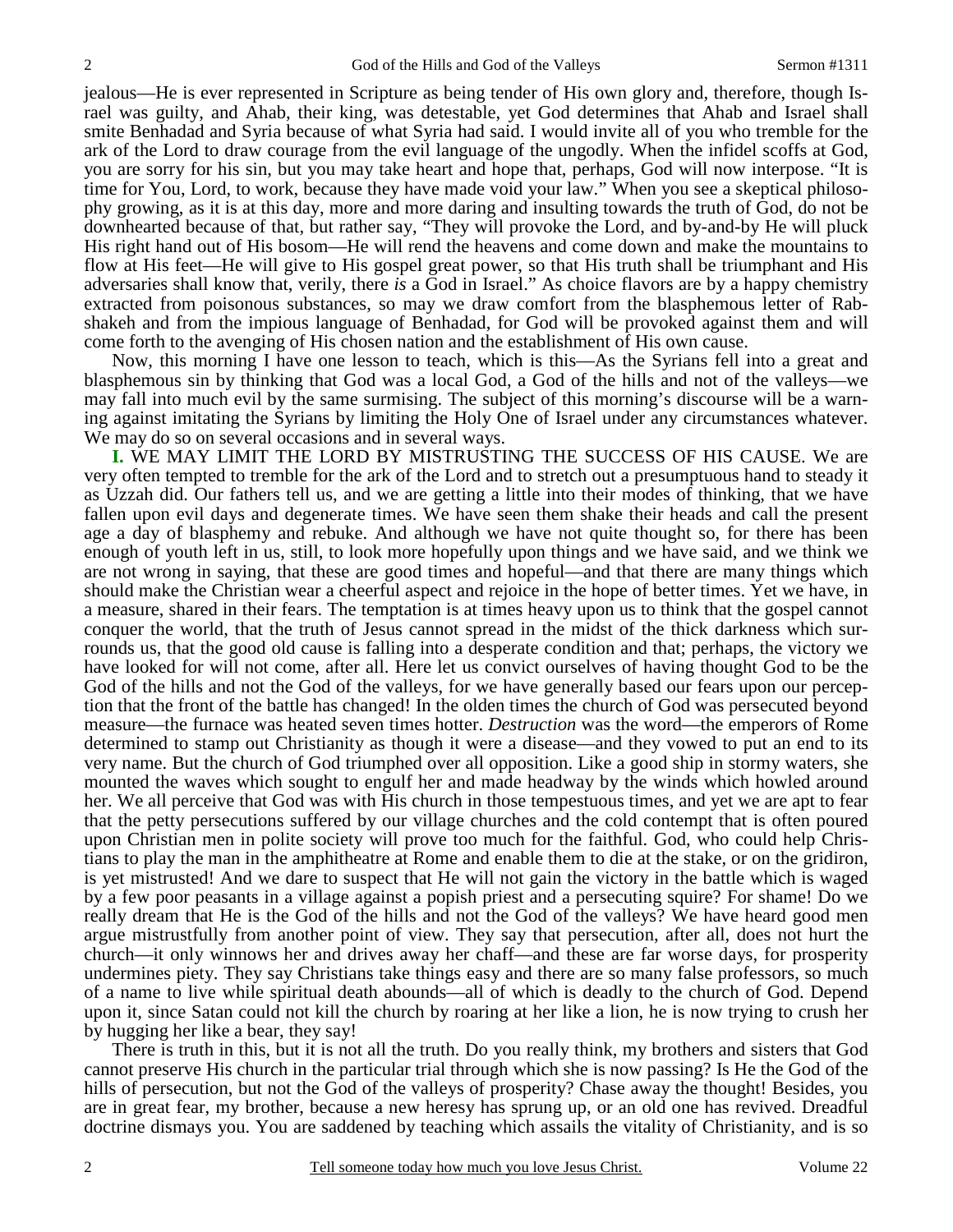insidious that it is hard to meet it, and you say, "Any other than this, the church could have resisted, but this will deaden her very soul—it eats as does a canker." What? My brethren, are you now afraid? Do you not remember when the church was full of Gnostic heresy and when, afterwards, Arianism afflicted her? Have you not read of the times when the Deity of Christ was almost universally denied and yet the gospel lived on? Every truth of God was, in its turn, assailed, and the professing church, itself, for centuries was almost universally apostate! And yet the gospel is not dead, nor its voice silenced! The Lord was the God of the hills and put these heresies down and trod them under foot as straw is trod for the dunghill! And let new heresies come, let men assail the gospel with fresh errors—God is God of the valleys as well as God of the hills—and He will defeat them one by one as they arise! Ritualism, spiritualism and materialism will go the way of all the other adversaries of the Lord—into smoke shall they consume away.

 "But," says one, "infidelity is now so rampant; it takes the form of science and philosophy, and calls into its aid the very thoughtfulness of man which once seemed to be on the side of the gospel! There is cause for great alarm." Yet will we not fear, for many infidelities have shone forth and have died out as meteors of the night. They come like shadows and like shades they vanish! As successive summers have brought forth new harvests of leaves upon the trees of the forest, which in the following autumns have faded and gone, even so new infidelities have flourished and decayed, but God's eternal truths shine on the same as ever, like the sun in the heavens, without variableness or shadow of turning! Trust in the Lord forever! He who shamed the first races of blasphemers against His holy cause and turned their craftiness into folly and made the wise men mad can do the same, again, yes, and *will* do it even unto the end. If the church is assailed in any novel method by new modes of Satanic influence, or fresh inventions of human craft and philosophy, let us never entertain a doubt concerning the cause whose banner Christ has stained with His heart's blood, and whose honor the eternal power and Godhead of the Almighty are sworn to maintain! Let the times shift and change as they may, but God is master of the times! Circumstances alter cases, but they do not alter God! New modes of attack may threaten us with new fears, but they do not really involve any new dangers, for God, who knows all things, can meet the new adversary and foil him as He did His foes of old.

 I have known this despondency of heart arise from another cause. "Ah," say some, "I do not know what is to become of the church, because in those olden times which you have mentioned, it is true she had great enemies, but then she had great men in her midst. Look at the Fathers and how they fought! Remember the Reformers and the men who took up their descending mantles, the godly and learned Puritans! Consider the great names of church history and where do you find such men in these days? Have we not fallen on an age of little men and nobodies?" Well, suppose we have. I do not anticipate any ill results from *that*, since great men are only *men*, and little men are still men! The God who used those men whom we call great, first *made* them great! They were nothing of themselves and He is just as able to use the men whom we call little, and to make them so efficient that the next generation will think them as great as those who went before! The so-called greatness or littleness of men must, after all, depend on the power of God which is shown in them. I dare to hope that if the instruments grow less and less likely to claim the honor of success for *themselves*, they are growing more and more fit to be used by the Lord our God! For this reason I look for even greater displays of divine power in this time of supposed decline. He is the God of the hills and truly, He is the God of Augustine and Luther, the God of Knox and Whitefield! And He is the God of the valleys, also, and, therefore, our God and our confidence! He can use the men of our own time to build up His church and convert the nations!

 "Ah," says one, "I do not so much lament the lack of eminent men as the absence of the grand old spirit of the early church." What was that spirit, do you think? There was a freshness, an enthusiasm, a heroism about the first Christians which we do not see now. I grant you there was—but if it were real power, from where did it come but from the Holy Spirit? And has the Holy Spirit ceased to illuminate, quicken and strengthen the minds of men? Is the Spirit of the Lord straitened? Do the heavens no longer drop with dew? Is the horn of anointing oil emptied? Is there no sacred breath with which to fan the gracious flame in the church? No, my brothers and sisters, the Spirit of God has not ceased to work! If we cannot manifest the enthusiasm of the church's youth, we will cultivate the undying perseverance of the church's manhood and strive and struggle on, God helping us, till our Lord appears! The day must and shall come when the truth of God shall prevail and the God of truth shall be exalted and to the moles and bats the demon gods and their images shall be cast forever. Dishonor not your God by unbelief, fainthearted soldiers! Bring not defeat upon yourselves by your cowardly fears! Believe in God and so shall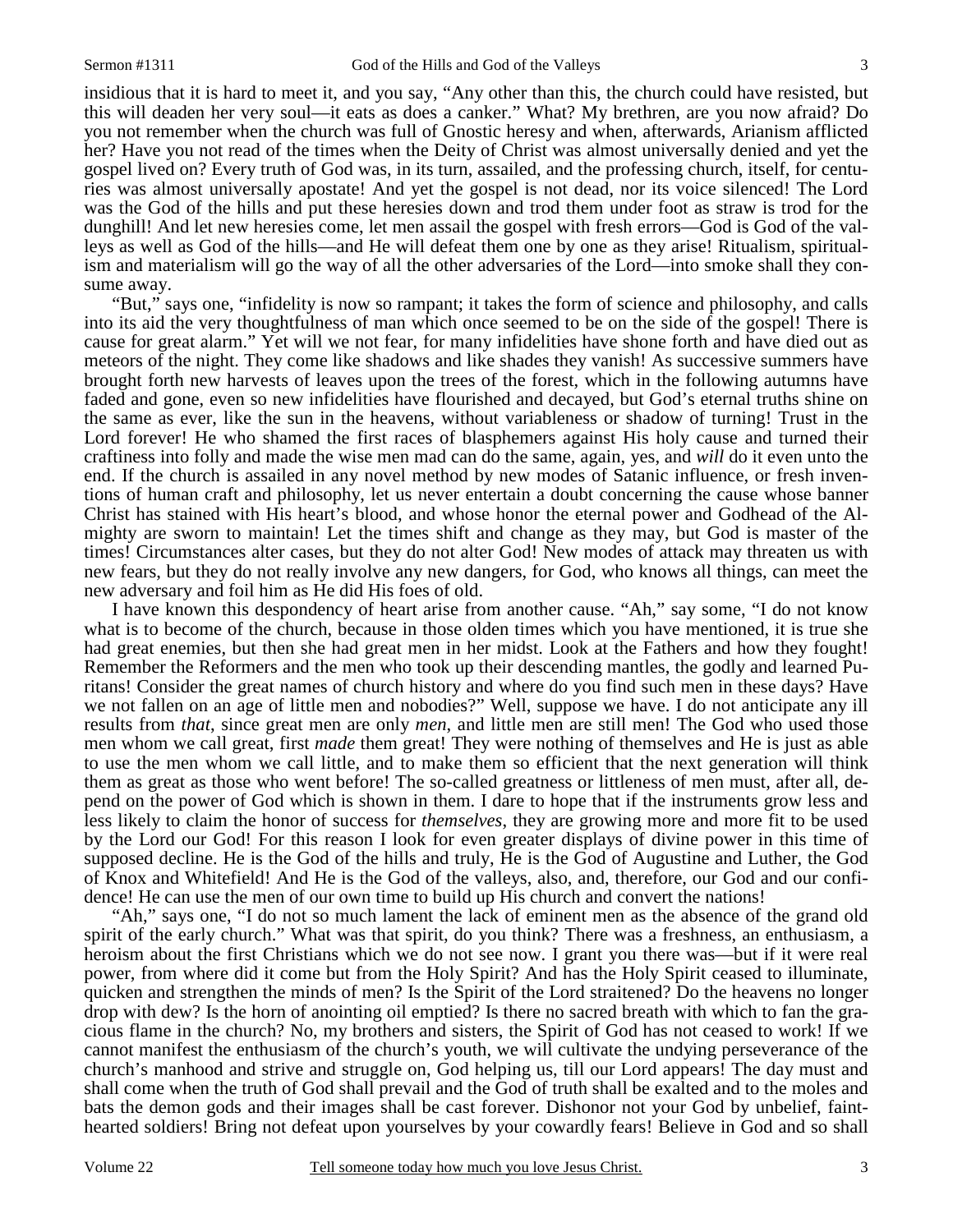you be established! God waits till you believe in Him—and when His whole church shall, with brave confidence, be sure of victory—victory shall certainly come to her! The Lord increase our faith, and from now on in this respect, let us never dream that Jehovah, the God of the hills, is not the God of the valleys!

**II.** WE MAY COMMIT THE SIN OF SYRIA BY DOUBTING THE HELP WHICH THE LORD WILL RENDER TO US.

 Sometimes we are brought into sore trouble and then we imagine that the Lord will not help us as He helped the old saints of whom we read in the Bible. We can believe all about Abraham and Moses and David—but we question whether the Lord will help *us*. We look at those men as the great hills and we regard ourselves as the valleys—and we dare not hope that the Lord will deal with us as He did with His servants in the days of yore. Now, don't you think this is making God to be a local God? Ought we not have the same faith in God as Abraham, Isaac and Jacob had? And if we had such confidence, should we not see same wonders? Not miracles, perhaps, but something quite as marvelous? God would perform His purpose by ordinary providences, but the purpose would be quite as surely achieved as if miracles were worked! Let us never admit the thought that the divine promises are now fictions and that divine aid will not be given. The God of the patriarchs and prophets faints not; neither is He weary; He is our God from generation to generation—and is the same yesterday, today, and forever. Now that Jesus Christ has come in the flesh, the Lord has not become less gracious! He still shows Himself strong on behalf of those who trust Him and there is no reason for doubt.

 When we get into deep trouble we are apt not only to forget the days of old, but even to overlook the Lord's former loving kindnesses to *ourselves*, or to regard them as exceptional cases, the like of which we cannot again look for. We unbelievingly think, "The Lord helped me when I put my trust in Him at first, but I cannot expect Him to help me now. In my young days I was full of vigor—the Lord was very gracious to me and worked wonders. But now I am less vigorous, my youthful energy is failing, I cannot cope with difficulties as I once did, and I cannot expect the Lord to help me now." I am almost ashamed to mention such fears! They are utterly unworthy of a Christian, and he who has indulged them ought most heartily to repent of them! Has the Lord changed? Because *you* are older and feebler is *He* weaker? Does He only help us when we can help ourselves, and leave us in our extremity? God forbid! He said, "I am God. I change not. Even to gray hairs I am He. I have made and I will bear, even I will carry." Yet so it is—we readily imagine that the difference of time alters the hope of divine deliverance! Oh fools, and slow of heart, thus to mistrust immutable love and infallible wisdom! In every time of need God will work our deliverance, for having loved His own, He loves them to the end.

 The circumstances of our troubles, also, form occasions for unbelief when we are in that vein. "The Lord helped me when I was very poor," says one, "and if I were poor, again, I could trust Him concerning it. But now I am passing under slander and reproach which is far bitterer to my soul." Your heart unbelievingly supposes that now you will fall by the hand of the enemy, but, dear brother, do you really think that God can only help us in certain sets of troubles and that when we enter upon new trials we shall find Him fail us? "Oh, but the scene is so changed! I could trust Him if I had to suffer as I did before, but this is so surprising to me." Is it also new to God? You are perplexed—is *He* perplexed? You are now at a nonplus—is *He* nonplussed? Think this over and do not imagine that He who could help you yesterday will leave you today or tomorrow. If your condition alters for the worse a thousand times, it will signify little if your faith can but maintain its hold upon the unchanging God!

 I have even known Christians to say, "I cannot go to God about my trials, they are so ordinary and commonplace. I can pray about *spiritual* things, but may I pray about temporals? I can take my sins and burdens of serious care to Him, but may I pray about little domestic troubles?" How can you ask that question? He tells you the hairs of your head are all numbered— surely those are not *spiritual* things! You are told to cast all your cares on Him. Is He the God of the hills of the higher spiritual interests of His children and is He not the God of the valleys of their hourly troubles? Does He not bid us ask Him to give us, day by day, our daily bread? Has He not given His angels charge to bear us up lest we dash our foot against a stone? Has He not said of His people that they shall lack no good thing? Oh, what mistakes unbelief makes about God and what questions it raises which ought never to be raised at all! Troubled one, you may go to your heavenly Father about anything, about everything! He will help you in every trial wherever you may be! Though the thing is little, yet remember *everything* is little to *Him* and the difference between an archangel and a sparrow is not so very great with God. The difference between the ruling of a kingdom and the guidance of your Sunday school class may seem great to you, but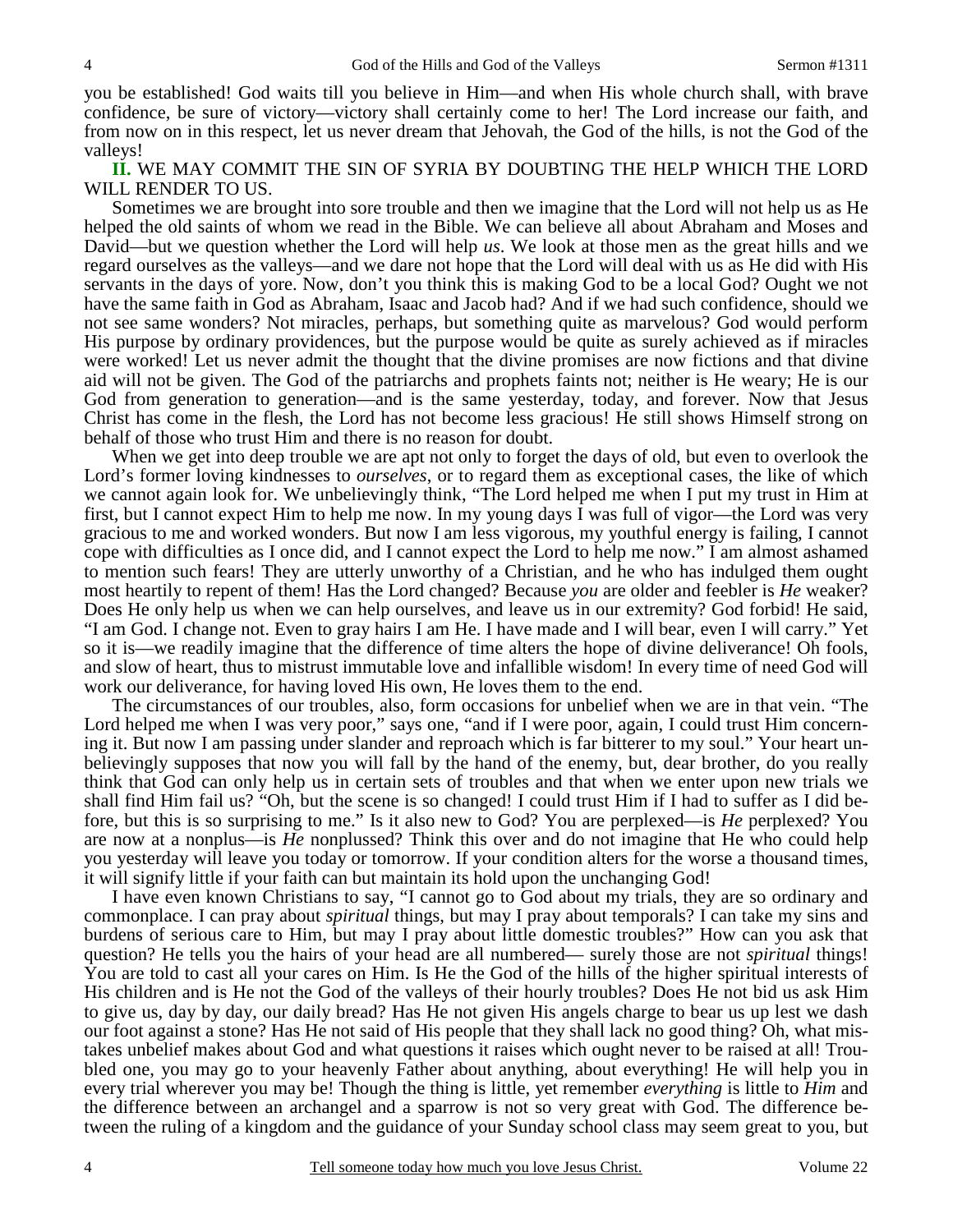it is almost invisible to God, to whom the nations are as a drop in a bucket! As you feel you could trust Him with great troubles, so be sure that you rely upon Him as to the minor ones. Yes, tell Him all your griefs and cast all your burdens upon Him. Truly He is the God of the hills, but He is the God of the valleys, too.

 Sometimes this fear that God will not help us arises from a change in our inward experience. "Oh," said one, "I have been in deep waters of soul-trouble before now and the Lord has helped me. I have fought with dragons and done battle with the Prince of Darkness in the valley of the shadow of death, and Jesus was with me. I do not wonder at it, for the fight seemed worthy of a God! But now it is only a little thorn in the flesh that worries me and I hardly dare beseech the Lord to remove it, or help me to bear it. I have experiences of a different sort, altogether, from that of former days. I grow cold, torpid, indifferent, and careless. I do not seem to live the grand struggling life I once lived when I was familiar with gigantic spiritual difficulties and tasted exalted delights! "Can I expect God to help me now? Will He awake me from my lethargy? Will He stir me to devotion when I feel that I cannot pray? Will He bring back my spiritual feelings when I feel numbed and dead to all but pain? Can the Lord revive Laodicea? Can He heat, again, the lukewarm? Will He quicken such a dead lump, such a mass of lifeless flesh as I am?" O my brothers and sisters do not ask such questions! There is no condition into which a believer can fall but God can and will deliver him out of it! There is no trial or temptation, though it is low, degrading, base, but what the Lord can as much assist you when laboring under it as in the more sublime struggles of the noblest life. Commit yourself to God and entertain no fears as to His allsufficiency and faithfulness.

 But you say, "I would not entertain any of these fears if I were like eminent saints. But I am far inferior to the godly men of whom I read and hear. I am obscure and insignificant. I have little talent and even less divine grace. I am nobody." Be it so, but is our God the God of the hills and not the God of the valleys? Will God help Oliver Cromwell and not help a private soldier who trusts in God and keeps his powder dry? Will God aid a Whitefield and not help a poor local preacher holding forth upon the green? Will He assist the earnest minister who addresses thousands and desert the simple girl who teaches a dozen little children the old, old story of the Cross? Is this after the fashion of God, to patronize the eminent and neglect the lowly?

 Does Jesus despise the day of small things? Surely you have misread the Scriptures if you think so, for the Christ of the gospels took note of a widow's two mites and was pleased with the hosannas of boys and girls! He rejoiced that His Father revealed His great things not to the wise and prudent, but to babes! And He called to His work, not the high priests and the philosophers, but the fishermen and the publicans! So do not, because you see a difference between yourself and others, and a change in the circumstances of your trials and all the rest of it, begin to think that the Heavenly Father will desert you, or else I shall again have to tell you that He is God of the valleys as well as the hills!

**III.** IT IS VERY EASY TO FALL INTO THIS SIN BY COMPARING AND CONTRASTING THE EXPERIENCES OF OURSELVES AND OTHERS. Some minds are rugged and craggy, broken up and tossed about. In them you are astounded by seeing great rifts of conflict and terrible chasms of unbelief. Their hearts wear awful scars where the tempests of trial have swept all before them and laid bare the roots of their being. And then, on the other hand, they show such wonderful elevations of thought. Their soul mounts aloft beyond the clouds into the blue serene sky where God dwells, among the things unlawful for a man to utter. Everything about them is stupendous, majestic, sublime, or amazing—and little men who have heard of their awful experiences suspiciously enquire whether such feelings and conflicts can be consistent with the grace of God. Yet who would say off the bleak and desolate mountains that the Lord is not there? Was He not on Sinai? Did He not come from Paran? Is not the strength of the hills the heritage of the Lord? Among the cloud-capped Alps, Jehovah's voice is often heard and the rocks are split by His flames of fire. The thoughtful soul may often hear the rustle of the hem of Jehovah's garments in the stillness of those lone hills. God is in rugged souls, in the ravines of a broken heart, and in the caves of dread despair! He overrules the whirlwind of temptation and the tempests of Satanic blasphemy, and soon He is seen in the bow of hope and the sunshine of full assurance. The Lord is in every heroic struggle against sin and in that eager clinging to His word which is seen in so many tempted souls. Yet men judge their fellows and say, "The Lord cannot be there," even where He is most mightily! On the other hand, I have known persons fashioned in this rough mold look down on the gentle, quiet life of the useful, less thoughtful and perhaps less intelligent Christian, who is like the valley, and they have said, "Lord, what shall this man do? He does not sympathize with my soul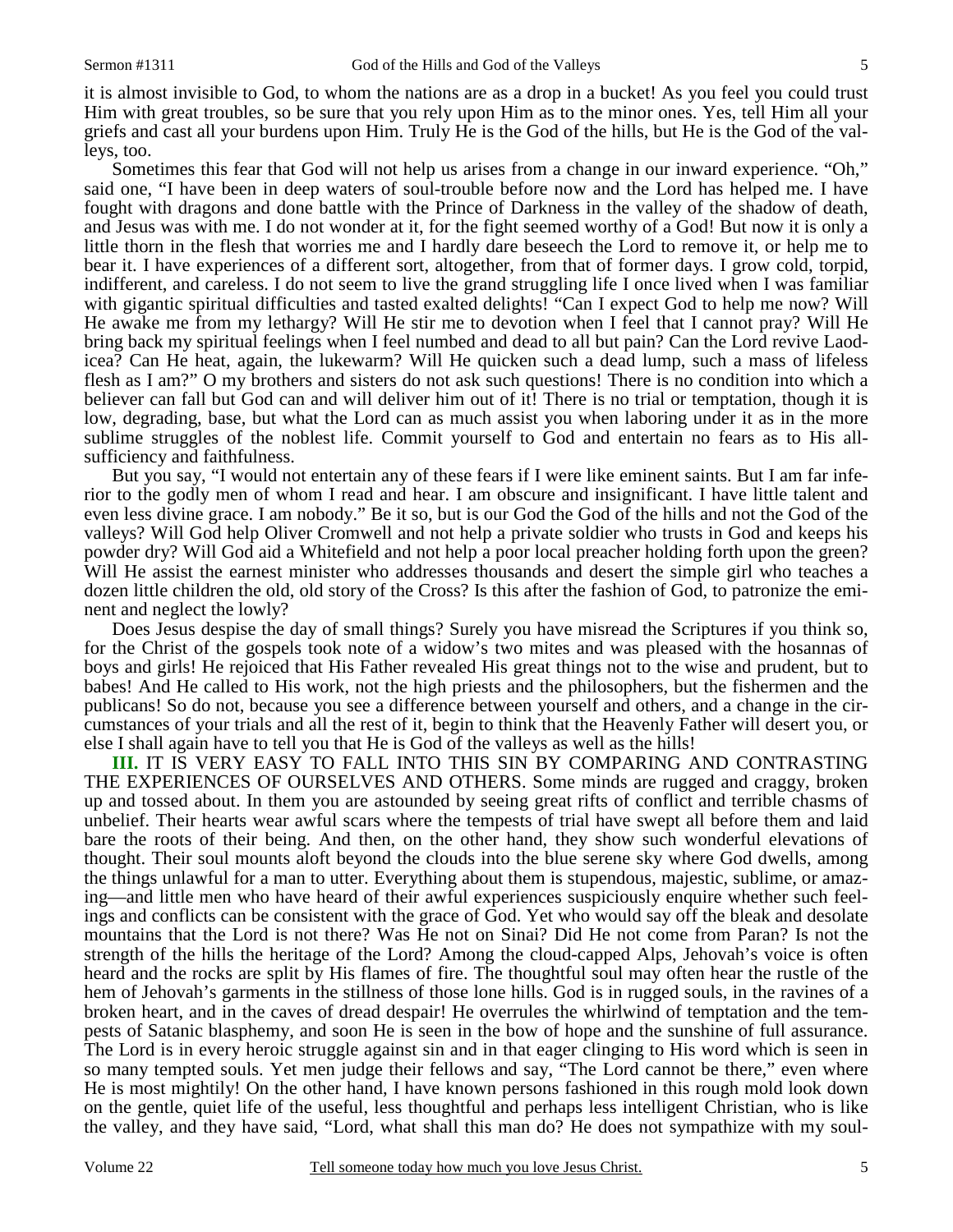troubles. He has had little or no law work. He does not understand my grand conceptions of truth. He enters not into the deep things of God." Remember that this may be true and yet the brother may be a far better man than you are! He may be one of the fields which the Lord has blessed—a low lying valley cultivated by God's Spirit till it yields golden sheaves by which multitudes are fed! If He blesses many by his quiet menial life, who are you that you should condemn him? Brother from the valley, do not misjudge the dweller in the mountain and inhabitant of the crag! Do not look down with contempt upon the tenant of the plain, for God is in *both* your lives! God is in the stormy life of the afflicted and God is in the restfulness of the humble and contented. In the tried life and in the useful life God is variously but equally manifested, and I beg you always to see God as far as He can be seen in all His people. Recognize the virtues of your brothers and sisters wherein you are deficient, and not the graces wherein they fail. Condemn not the man whom God has approved. He is God of the hills and He is God of the valleys—take your delight in both.

 Then about yourself, dear friend, do not mournfully complain, "Alas, I have never experienced what I perceive has been the lot of my brother in the Lord. He has had a deep, rugged, amazing experience of fights with the devil and of contests with his own corruptions—I know very little of these matters." Do not *desire* to know them, for if you know Christ it will suffice! Or if, on the other hand, you are much buffeted and tossed about, do not condemn yourself and say you are no child of God because you have not the constant enjoyment, the sweetness and rest of other believers—it is enough for you, too, that Christ is yours! You are a crag Christian, be satisfied to have your feet upheld upon your high places! God is the God of the hills as surely as He is God of the valleys. Thus I have shown how, in a third way, we may fall into this error, but time fails me and I cannot enlarge. May the Holy Spirit further instruct you in all wisdom and prudence.

**IV.** A VERY COMMON SHAPE OF THIS SIN IS LIMITING THE POWER OF THE GOSPEL. Listen to this, you who would gladly be saved but fear you cannot be! I have known you to limit the power of the gospel by supposing that it will only save certain sinners. You heard of a great drunk who was converted, of a swearer who turned to God and you said to yourself, "I do not wish to be a drunk or a swearer, but I have seen many of that sort of people saved, and I, who have led a moral life, have not been renewed in heart—it makes me envy them." Dear friend, why should you not, also, obtain salvation? Is Jesus the Savior of open and gross sinners and not of the more secret offenders? Is the very foulness of sin an aid to salvation? Impossible! There is certainly no need of adaptation in the gospel to meet the case of the naturally moral and excellent—and you must not think there is! Jesus, who saves publicans and harlots, also blesses the seeker of the truth of God and sows the honest and good ground. When you read of such-and-such a person who has been a great offender being suddenly struck down and turned to God, you do not wish that you were like he in his *sin*, but you could endure that evil if there might but be in you as manifest a change as can be seen in him. I know the feeling, but it is based upon an error and tends to foster the idea that more of God's grace is displayed in one case than in another. True conversion is in all cases the work of God and, consequently, a display of omnipotent power. The Lord presents the gospel to every creature and whoever believes in Jesus, whether he has been a gross offender or only a common sinner, shall find salvation through the blood of the atonement! Jesus is not the Savior of a class, but His power is unto all and upon all them that believe. To men of all sorts, His grace extends—He blesses both hills and valleys.

 "Ah," says another, "I could believe in Jesus, whatever my sins had been or had not been, if I had known the awful conviction and painful sense of sin which some have known! I read of one that he was ready to lay violent hands upon himself when tormented by conscience! I have never felt like that. I know that sin is a dreadful thing, but I do not feel driven to despair by it as I have heard others say, or else I could believe." Friend, do you think that Christ's ability to save depends upon *your* fearful apprehensions of your guilt? O soul, He is not the God of the hills, only, but of the valleys, also! He saves a Saul of Tarsus, whom He strikes down as a proud hill sinner, but He also saves Lydia, whose heart He opens to His truth, as one of the dwellers in the plain. Those who are gently brought to Christ, if they do but rest in Him, are as truly saved as those who are driven to Him by fierce terrors and terrible forebodings of the wrath to come! Jesus is essential to every saving experience, but no form of experience is essential to fit a man for Jesus.

 "Yet," cries another, "I am afraid that the Lord Jesus will never conquer the kind of sin which has set up its dominion in my soul; I believe He can drive out of men their great and crying sins, but my tendencies are more subtle and injurious. I feel a dreadful indifference stealing over my spirit—where shall *I*

6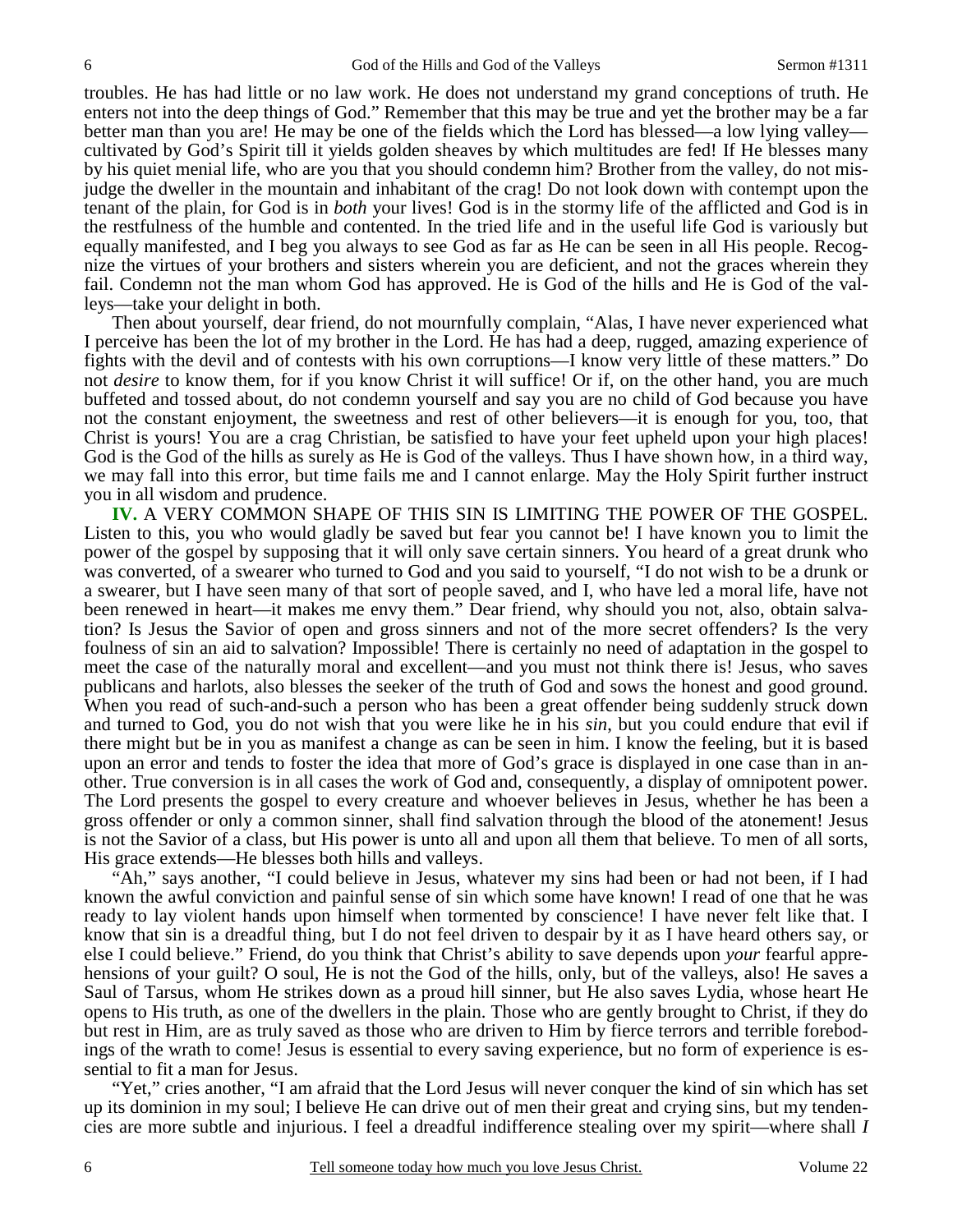find awakening and enlivening?" I answer, you will find help to overcome your sin just where the blasphemer and the drunk find theirs, namely, in Christ Jesus and the sanctifying power of His Holy Spirit. Jesus can overcome one sin as well as another. There is no sin in the whole catalog but what the blood of Christ can wash its guilt away—and the water which flowed with the blood can take away its power over the soul! Jesus can give us the double deliverance, both from the criminality and the bondage of sin, whether the sin is of the mountain or of the valley! Only trust Him, and the dominion of sin shall be broken.

 Christian people, I shall now speak to you and remind you that too frequently when you are about to tell of Jesus and His love, you feel a desire to *select* your hearers. In your heart you dream that certain persons are more conquerable by the power of God than others. "It is of no use trying after the conversion of So-and-So," you say. You put certain characters down on the black list and regard them as hopeless, while for others you feel more hopeful and work among them with more spirit. Have you not, in a measure, fallen into the sin of Syria? Is not your Christ, evidently, the God of the hills and not the God of the valleys? Your business is to tell the gospel to every sort of sinner, to every class of mind, and to every rank of persons. And when you do so, believing that the gospel in the hands of the *Holy Spirit* has an omnipotent power and works on all sides, and among all classes of people, then shall you see the hand of God working mightily with you!

**V.** Upon the last point we must only give a hint or two. WE CAN, AFTER THE FASHION OF SYRIA, LIMIT THE POWER OF GOD BY NOT EXPECTING HIS DIVINE AID TO BE GIVEN TO US IN HIS SERVICE.

When we are urged to labor for the Lord we are tempted to excuse ourselves upon various grounds. We speak as if we could not reckon upon divine assistance. Often the plea is that gifts and talents are scanty with us. This may be quite true, but it does not prevent our being used of the Lord for His gracious purposes! God is the God of the many-gifted and gracious man, but He is also the God of the onetalented man who seeks to glorify Him. We are accepted according to what we have—not according to what we have not. "But I have such peculiarity of disposition! I am so retiring that I cannot hope for a blessing." brothers and sisters, is this an argument which will hold water? Is God the God of the impudent and bold, but not the God of the modest? Is grace given to bronze faces, but not to those who are meek and lowly? I am sure it is not so! Cease from such vain excuses. "Ah, but my sphere of life is a very difficult one. I dwell among such strange people. I find no sympathy and very few back me up in what I attempt." Ah, you would like a sphere made on purpose for *you*, would you not? And when you had it, there would be no necessity for your entering upon it, because all the good would be done already! Here is a lamp well lit! It objects to be placed where it is dark. It would like to be hung up in the sunshine. But what is the good of a lamp in the daylight? And what is the use of a Christian in a place where everything is already as he desires it to be? If the servant of the Lord is wise, he will look at the needs of the people as a call for his labors! He will regard disadvantages as advantages, and difficulties as things to be overcome. Indeed, to the believer, even impossibility is only another name for a matter in which the power of God is more than ordinarily to be manifested in answer to believing prayer! The man who knows his God is strong and performs great exploits, judges all things to be alike easy with the Lord—he knows *nothing* of a God of the hills who is not, also, God of the valleys!

 "Ah," says one, "but I cannot expect God to bless *me*, for I feel so unworthy." Do you suppose, then, that those whom God greatly blesses are worthy? If you ever meet with a man who feels worthy to be blessed, he is the very person whom God does not bless at all! The most favored feel most their unworthiness of such favors. Your sense of unworthiness must not be taken as a reason why God cannot bless you! It may, rather, be regarded as, itself, a blessing.

 "Still," you say, "I do not know how it is, but I feel such a trembling about my work and the place in which I live, and the people among whom I labor." Now, to be brief, this feeling is your great hindrance and you *must* get rid of it! There is no reason for trembling if you look the matter in the face. Has God sent you? Then God is with you and why should you fear? If you give yourself up to God, entirely, desiring that He should use every atom of you exactly as He pleases—and *where* He pleases, then there can be no cause for fear. All things are equally possible with God and every sphere is equally hopeful when God leads the way! Every time, every age and every man are all in the hands of the Omnipotent and eternal Lord! If God sends you to prophecy to dry bones with Ezekiel, or to preach to Ninevites with Jonah, He will be with you in either case! And you, brother, will be quite as happy in your preaching as if He sent you to expound the Scriptures to Bereans or tell of Jesus to devout and honorable women.